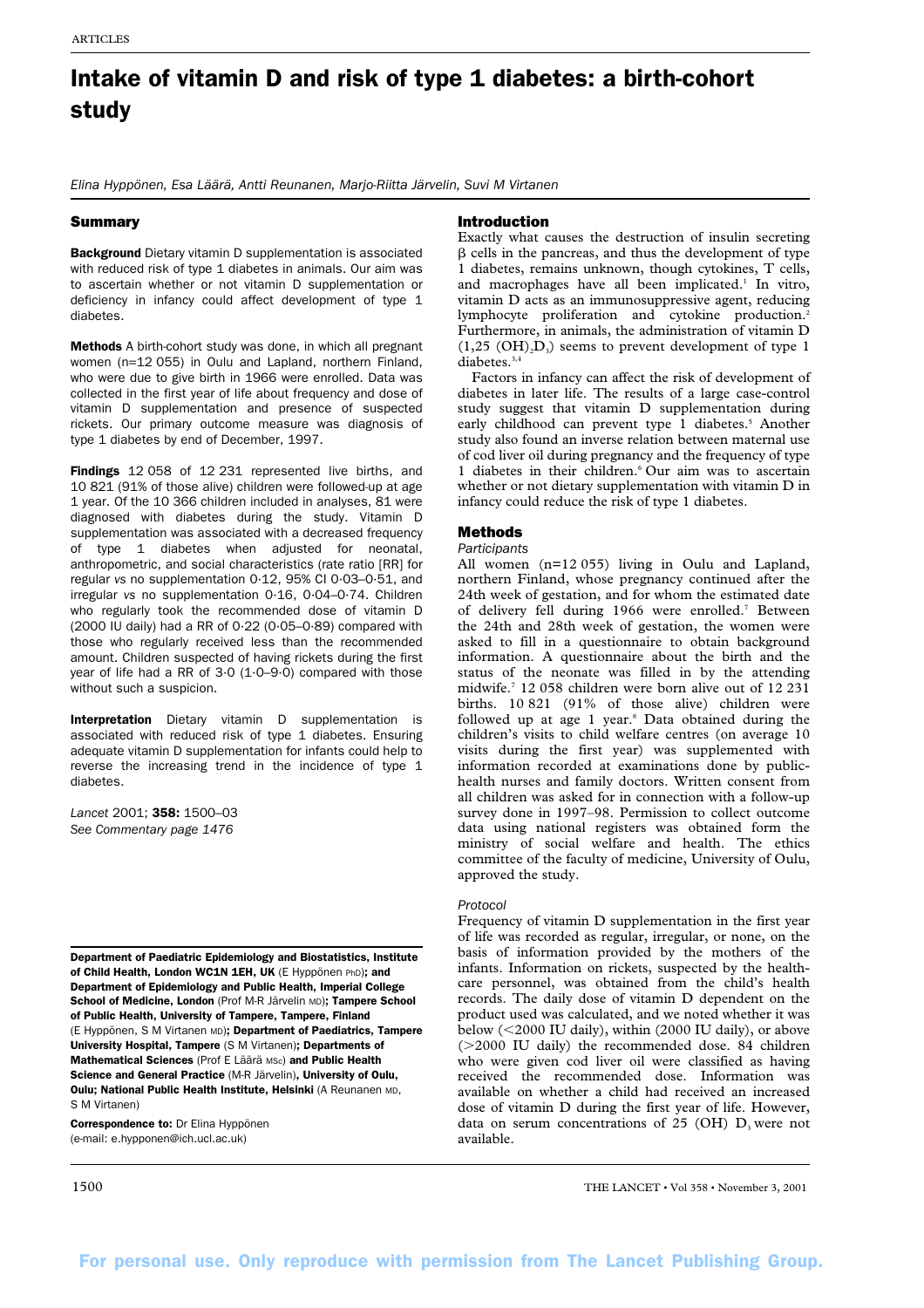The main outcome measure of our study was a diagnosis of type 1 diabetes by end of December, 1997. We identified children who developed diabetes by matching their personal identification numbers with records held on the Central Drug Register of the Finnish Social Insurance Institution.<sup>9</sup> If individuals were diagnosed with diabetes at age 20 years or older, we checked hospital discharge registers, or medical files, or both to exclude type 2 diabetes. We followed up individuals until they were diagnosed with diabetes  $(n=81)$ , emigrated  $(n=565)$ , or died  $(n=215)$ , or until the end of the study. We used the national cause of death register, maintained by Statistics Finland, to identify those who died.

#### *Statistical analysis*

We did analyses based on data amassed when children were aged 7-24 months (median 12).<sup>10</sup> For 96% of children, data were collected at age 11·5 months or later. 455 children were excluded from analysis, either because they declined to let us use their information (83), or due to lack of information about their use of vitamin D supplements (372). We calculated the incidence of type 1 diabetes dependent on vitamin D intake and occurrence of rickets, and stratified results according to background factors. We assessed the effect of exposures on the risk of type 1 diabetes with single and multiple term Coxproportional hazards analyses. Infant age at the 1–year follow-up visit was included as a covariate in all models that contained growth rate in infancy. As a measure of birthweight standardised for gestational age, we used SD units (z scores), which give a sex–specific mean birthweight for the corresponding gestational week (based

on last menstrual period). To avoid random variation in birthweight, caused by small numbers, we fitted a locally weighted scatterplot smoother to follow individual birthweights for gestational age assuming a normal distribution.<sup>11</sup> Growth rate (g per month) in infancy was standardised for age at time of 1-year follow up visit and determined for those children who had weight measured between 9 and 15 months of age. Standardised birthweight and growth were analysed by quartiles. Statistical analysis was done with STATA software (version 6).

#### Results

9124 (88·0%) children were given vitamin D supplements regularly, and  $1210 (11.7%)$  irregularly. 32 (0.3%) infants were not given vitamin D. Of those who received vitamin D regularly, 8582 (94%) had the recommended daily amount, and 434 (5%) and 71 (1%) received more or less than the recommended amount, respectively. In the first year of life, 216 (2%) children who took vitamin D had suspected rickets (table 1). Of these, dietary supplementation was irregular in 56 (26%), and 132  $(61\%)$  had received an increased dose of the vitamin before age 1 year. Less educated mothers were more likely to irregularly supplement their children's diets with vitamin D than were well educated mothers (14% [928] *vs* 8% [263], p<0·001). Furthermore, the more children that a woman had, or the older she was, the more likely she seemed to be to irregularly supplement her child's diet (data not shown).

81 children were diagnosed with type 1 diabetes before 1998 (table 1). The median age at diagnosis was 14 years (range 1–31). Table 2 shows that children who took

|                                      | <b>Total</b>  | No vitamin D<br>supplementation | Low dose<br>vitamin D* | High dose of<br>vitamin D* | <b>Suspected rickets</b> | <b>Diabetes</b> |
|--------------------------------------|---------------|---------------------------------|------------------------|----------------------------|--------------------------|-----------------|
| <b>Total</b>                         | 10 366 (100%) | 32(0.3%)                        | 71(0.7%)               | 434 $(4.8%)$               | $216(2.1\%)$             | 81 (0.8%)       |
| Boys                                 | 5243 (51%)    | 15(0.3%)                        | 37(0.8%)               | 219(4.8%)                  | 126(2.4%)                | 45(0.9%)        |
| Girls                                | 5123 (49%)    | 17(0.3%)                        | $34(0.8\%)$            | 215(4.7%)                  | 90(1.8%)                 | 36(0.7%)        |
| <b>Education of mother</b>           |               |                                 |                        |                            |                          |                 |
| None/basic                           | 6860 (66%)    | $24(0.4\%)$                     | $39(0.7\%)$            | 295 (5.0%)                 | 154(2.2%)                | 62(0.9%)        |
| More than basic                      | 3352 (33%)    | 7(0.2%)                         | 22(0.7%)               | 136(4.4%)                  | 60(1.8%)                 | 18 (0.5%)       |
| Unknown                              | 154 (1%)      | 1(0.7%)                         | 10(7.5%)               | 3(2.2%)                    | 2(1.3%)                  | 1(0.7%)         |
| Age (years) of mother                |               |                                 |                        |                            |                          |                 |
| $20$                                 | 736 (7%)      | $1(0.1\%)$                      | 5(0.7%)                | 28(4.2%)                   | 13(1.8%)                 | 4(0.5%)         |
| $20 - 30$                            | 5895 (57%)    | 15(0.3%)                        | 46 $(0.9%$             | 251(4.7%)                  | 111(1.9%)                | 48 $(0.8%)$     |
| >30                                  | 3735 (36%)    | $16(0.4\%)$                     | $20(0.6\%)$            | 155 (4.9%)                 | 92(2.5%)                 | $29(0.8\%)$     |
| Parity <sup>+</sup>                  |               |                                 |                        |                            |                          |                 |
| 1                                    | 3281 (32%)    | $3(0.1\%)$                      | 21(0.7%)               | 152 (4.9%)                 | 56 $(1.7%)$              | 27(0.8%)        |
| $2 - 3$                              | 4189 (40%)    | $10(0.2\%)$                     | $34(0.9\%)$            | 164(4.4%)                  | $84(2.0\%)$              | 26(0.6%)        |
| >3                                   | 2884 (28%)    | $19(0.7\%)$                     | $16(0.7\%)$            | 118(5.2%)                  | 76 (2.6%)                | $28(1.0\%)$     |
| Unknown                              | $12(0.1\%)$   | $\cdot\cdot$                    | $\ldots$               |                            |                          | $\ldots$        |
| Gestational age (weeks)              |               |                                 |                        |                            |                          |                 |
| <38 (premature                       | 841 (8%)      | $2(0.2\%)$                      | 10(1.3%)               | 33(4.3%)                   | 20(2.4%)                 | $9(1.1\%)$      |
| $38 - 41$                            | 7264 (70%)    | 24(0.3%)                        | 50(0.8%)               | $320(5.0\%)$               | $145(2.0\%)$             | 58 (0.8%)       |
| >41                                  | 1906 (18%)    | 6(0.3%)                         | $10(0.6\%)$            | 61(3.6%)                   | 48 $(2.5%)$              | $12(0.6\%)$     |
| Unknown                              | 355 (4%)      |                                 | $1(0.3\%)$             | 20(6.6%)                   | 3(9%)                    | 2(0.6%)         |
| Standardised birthweight:            |               |                                 |                        |                            |                          |                 |
| Lowest quartile                      | 2503 (24%)    | 1(0.04%)                        | 15(0.7%)               | $92(4.1\%)$                | 60 $(2.4\%)$             | 18(0.7%)        |
| Middle quartiles                     | 5006 (48%)    | $22(0.4\%)$                     | 36(0.8%)               | 207(4.7%)                  | 102(2.0%)                | $42(0.8\%)$     |
| Highest quartile                     | 2502 (24%)    | $9(0.4\%)$                      | $19(0.9\%)$            | 115(5.3%)                  | 51(2.0%)                 | $19(0.8\%)$     |
| Unknown                              | 355 (4%)      | $\Omega$                        | 1(0.3%)                | 20(6.6%)                   | 3(9%)                    | 2(0.6%)         |
| Standardised growth-rate in infancy# |               |                                 |                        |                            |                          |                 |
| Lowest quartile                      | 2413 (23%)    | 13(0.5%)                        | $24(1.1\%)$            | 95(4.5%)                   | 61(2.5%)                 | $14(0.6\%)$     |
| Middle quartiles                     | 4823 (47%)    | 14(0.3%)                        | 23(0.5%)               | 200(4.7%)                  | $94(2.0\%)$              | 41 $(0.8%)$     |
| Highest quartile                     | 2403 (23%)    | $3(0.1\%)$                      | $18(0.9\%)$            | $106(5.0\%)$               | 45(1.9%)                 | $24(1.0\%)$     |
| Unknown                              | 727 (7%)      | $2(0.3\%)$                      | $6(1.0\%)$             | 33(5.5%)                   | 16(2.2%)                 | 2(0.3%)         |

ed for gestational age, and growth rate (g/month) for age at measurement.

Table 1: Characteristics of cohort

THE LANCET • Vol 358 • November 3, 2001  $1501$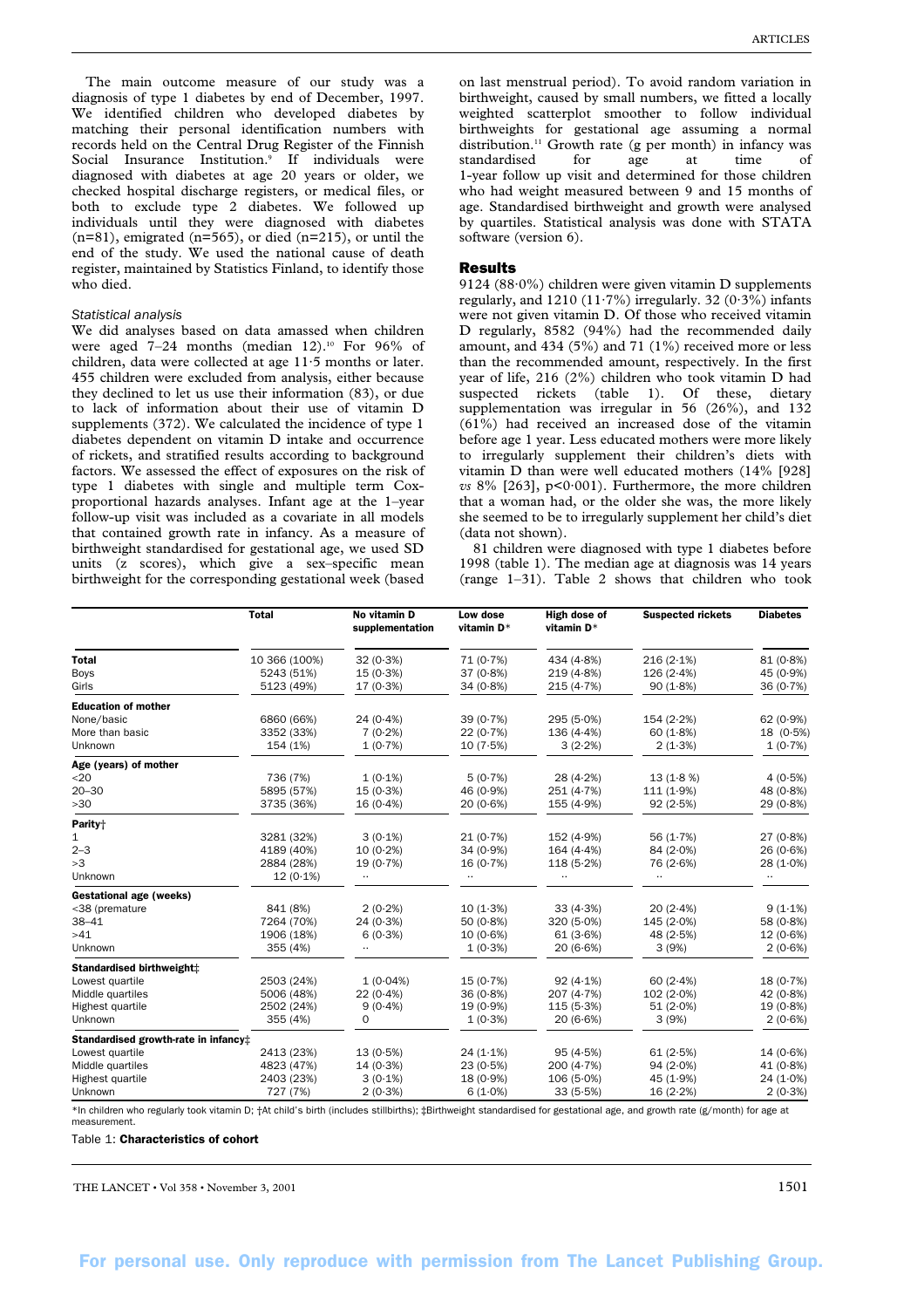|                                | <b>Type 1 diabetes</b> | Time at risk (years) | Incidence per 100 000<br>years at risk | RR (95% CI)         | Adjusted<br>RR (95% CI)* |
|--------------------------------|------------------------|----------------------|----------------------------------------|---------------------|--------------------------|
| Use of vitamin D supplements   |                        |                      |                                        |                     |                          |
| None                           | 2                      | 981                  | 204                                    | 1 (reference)       | 1 (reference)            |
| Irregularly                    | 12                     | 36 143               | 33                                     | $0.16(0.04 - 0.72)$ | $0.16(0.04 - 0.74)$      |
| Regularly                      | 67                     | 276 235              | 24                                     | $0.12(0.03 - 0.47)$ | $0.12(0.03 - 0.51)$      |
| Dose of vitamin D <sup>+</sup> |                        |                      |                                        |                     |                          |
| Low                            | 2                      | 2093                 | 96                                     | 1 (reference)       | 1 (reference)            |
| Recommended                    | 63                     | 259 779              | 24                                     | $0.20(0.05 - 0.84)$ | $0.22(0.05 - 0.89)$      |
| High                           | 2                      | 13 245               | 15                                     | $0.14(0.02 - 0.97)$ | $0.14(0.02 - 1.01)$      |
| Suspected rickets:             |                        |                      |                                        |                     |                          |
| <b>No</b>                      | 77                     | 306 945              | 25                                     | 1 (reference)       | 1 (reference)            |
| Yes                            | 4                      | 6414                 | 62                                     | $2.6(1.0 - 7.2)$    | $3.0(1.0 - 9.0)$         |

\*Adjusted for sex, neonatal (parity, gestational and maternal age), length of maternal education, social status, and standardised birth weight, and growth rate in infancy (suspected rickets adjusted in addition to the increased dose of vitamin D);  $\dagger$ In children recieving vitamin D supplementation regularly

Table 2: Incidence rate and rate ratio (RR) of type 1 diabetes by the use of vitamin D supplements and suspected rickets in infancy

vitamin D, irrespective of dose, had a lower rate of type 1 diabetes than those who did not. In children who received vitamin D supplementation regularly, the risk was reduced by about 80% if the child had received at least the recommended dose compared with those receiving less. Adjustment of results for social factors had only a negligible effect on observed effect estimates (data not shown). However, after adjustment for early growth and, in particular, for increased dose of vitamin D, the association between suspected rickets and type 1 diabetes was strengthened (table 2).

## **Discussion**

Our results suggest that development of type 1 diabetes is associated with low intake of vitamin  $\overline{D}$  and signs of rickets during the first year of life. In view of the fact that vitamin  $D$  acts as an immunosuppressive agent,<sup>2,12</sup> and that type 1 diabetes is believed to be an autoimmune  $disease<sub>1</sub>$ <sup>1</sup> these findings are not surprising. To be classified as an autoimmune disease, the progress of the disorder must be slowed down or prevented by immunosuppressive therapy.<sup>13</sup> We believe that vitamin D might somehow inhibit the autoimmune reaction targeted towards the  $\beta$  cells of the pancreas. Furthermore, impairment of immune system functioning by a suboptimum vitamin D status in infancy could have longterm effects on immune responses later in life. Our findings accord with those of two other studies.<sup>5,6</sup> Additionally, Baumgartl and colleagues<sup>14</sup> report that concentrations of 1,25 (OH)<sub>2</sub>D<sub>3</sub> in the serum measured at matched time points throughout the year are lower in patients newly diagnosed with type 1 diabetes than in healthy controls.

The observed incidence rates in our cohort correspond well with those reported for the time period of the study.<sup>15</sup> Although among the most common chronic diseases in children, type 1 diabetes is relatively rare. Our study was done in Finland, which has the highest reported incidence of type 1 diabetes in the world,<sup>16</sup> and we enrolled a welldefined birth cohort comprising over 10 000 children. However, the number of incident cases, especially in the key exposure categories, was small. As a result, the effect estimates are imprecise. Although the consistency of our finding across all available indicators of vitamin D intake and status provides evidence of a true effect, the absolute magnitude of the effect needs to be further assessed.

Can our results be extrapolated to other populations? Supplementation of vitamin D is beneficial and safe only in people whose biological concentration of the vitamin is less than optimum. In northern Finland there are only 2 h of sun every day in December. Although there are 23 h of daylight every day in June, for most of the year exposure to daylight, and thus vitamin D production in the skin, is low by comparison with more southern areas. Vitamin D supplementation is, therefore, probably more important in this population than in others. However, supplementation with vitamin D is generally recommended for prevention of rickets in breast fed infants,<sup>17</sup> and in a case-control study done in seven European countries, the effect of vitamin D on the risk of type 1 diabetes did not differ between populations.<sup>5</sup> Slow changes in the genetic code cannot explain the steep increase seen in the frequency of type 1 diabetes.<sup>16</sup> However, an increase in the number of susceptibility genes for type 1 diabetes could help explain this trend, especially in northern areas, where immune responses might be impaired because of suboptimum vitamin D status.

Previous reports<sup>5,6</sup> lacked information on the dose of vitamin D in the supplements received by infants. In the Norwegian study,<sup>6</sup> children born to women who took cod liver oil during pregnancy had a reduced risk of type 1 diabetes. However, as mentioned by the researchers, their findings were inconclusive with respect to vitamin D supplementation in infancy. We recorded how regularly vitamin D supplements were taken, and the daily dose received. Furthermore, our information was taken from the childrens' health charts, which are a continuous prospective recording. For a few children, information was probably based on retrospective recall by the mother. However, we believe that the period of recall in these instances would have been short. Inaccuracies in classification on exposure in our study are unlikely to differ between individuals who developed type 1 diabetes and those who did not. Such non-differential misclassification is thus likely to lead to a dilution rather than exaggeration of the effect estimates.

In our study, there was a clear association between several indicators of social status and the practice of giving vitamin D supplements to the infant, which is in line with the healthier diet observed in children of families with higher socioeconomic status than in those with lower status.18 Reported associations between parental social indicators and the risk of developing type 1 diabetes in children have been inconsistent.<sup>19–21</sup> In our study, a strong association of vitamin D supplementation with the incidence of type 1 diabetes remained even when adjusted for social factors, indicating that the observed finding cannot be accounted for by social confounding.

The recommended daily allowance of vitamin D in Finland for infants is about one tenth of what it was in the 1960s. In 1964 the recommended dose was reduced from 4000–5000 IU to 2000 IU per day,<sup>22</sup> and in 1975 it was further reduced to 1000 IU. In 1992 the dose was reduced again to 400 IU. However, during the 1980s, an increase